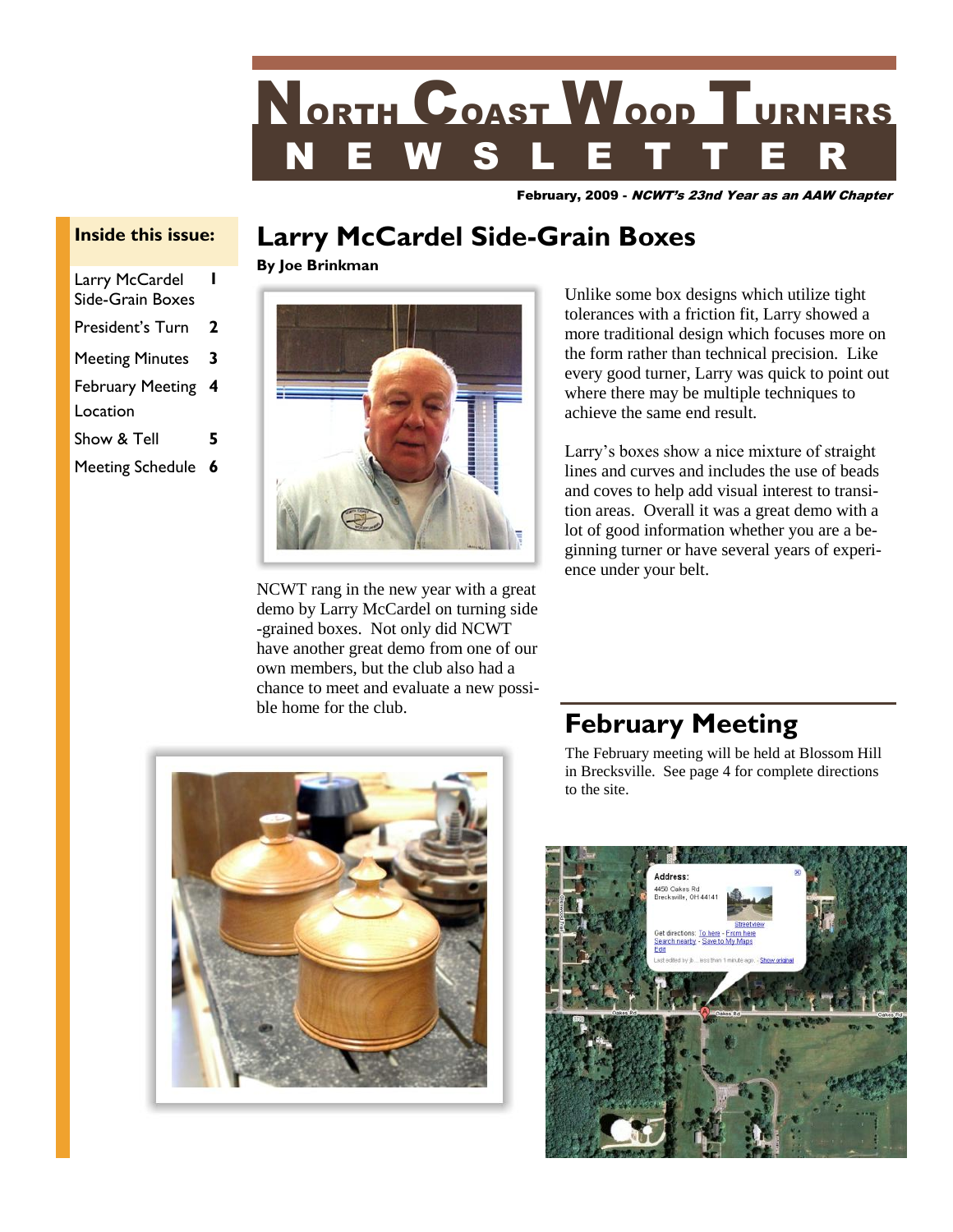"*The real dividing line between things we call work and the things we call leisure is that in leisure, however active we may be, we make our own choices and our own decisions. We feel for the time being that our life is our own.* "

#### *Unknown*

**President's Turn**

#### **By Paul Kosmos**

#### **2009 – Getting Down to Business!**

We have been so busy thinking about a new home for NCWT that some of the day-today business can get lost in the shuffle. It is certainly exciting to think about having several options for a facility and making a decision soon.

Before the dust settles, it is important to thank some of our members and others for helping us hold our regular meetings (although at irregular places). Big kudos to Tom Hogarth for making his site available for two meetings, and for contributing wood to the auction! Thanks also go to Don Karr and Mike Hawkins for hosting those meetings. Kudos are also due to Eric at A Woodworkers Place for his hospitality. Finally, honorable mention goes to Mo for getting up so early – he actually was there to greet us when we arrived! And kudos to Tom Nero for arranging for this meeting in Brecksville.

Once we make a decision on location it will be nice to move in, set up shop, and get back to normal. That way we can again focus on turning, special events, and the like. Don't forget that we have two shows this year. The Wayne Center for the Arts and the Woodcarvers/ Woodturners Show. We'll discuss those at the February meeting since we have some decisions to make regarding participation and awards.

Perhaps the most important result of a new location will be setting up a demonstration schedule. Joe Brinkman has had to sit back a bit until we know for sure what we are doing.

We are going to contact the AAW regarding education grants to see if we can get a little

help with purchasing some sets of basic tools for our lathes. One of the more difficult parts of any class is not having the proper tools, or the properly sharpened tools. For beginners, it can be doubly frustrating since they don't know if it's their technique or the tool.

It is also not too soon to think about national and regional shows. The AAW Symposium is in Albuquerque, NM this year. The Cincinnati Chapter will host Turning 2009 in October. Cincinnati is regarded as one of the best regional shows. There is also the Utah Symposium in May; the oldest and longest running show in the US. It is also considered one of the best shows each year.

Please try to join us at the February meeting as your input on these topics, and especially on the possible facility are extremely important. **Remember to bring your own chair!**

The demonstration is an advanced Show and Tell. Bring one or two of your pieces to discuss with the group. It can be the wood, the shape, the finish, surface texturing…. Always a fun time, and we learn from it as well.

Happy Turning,

Paul Kosmos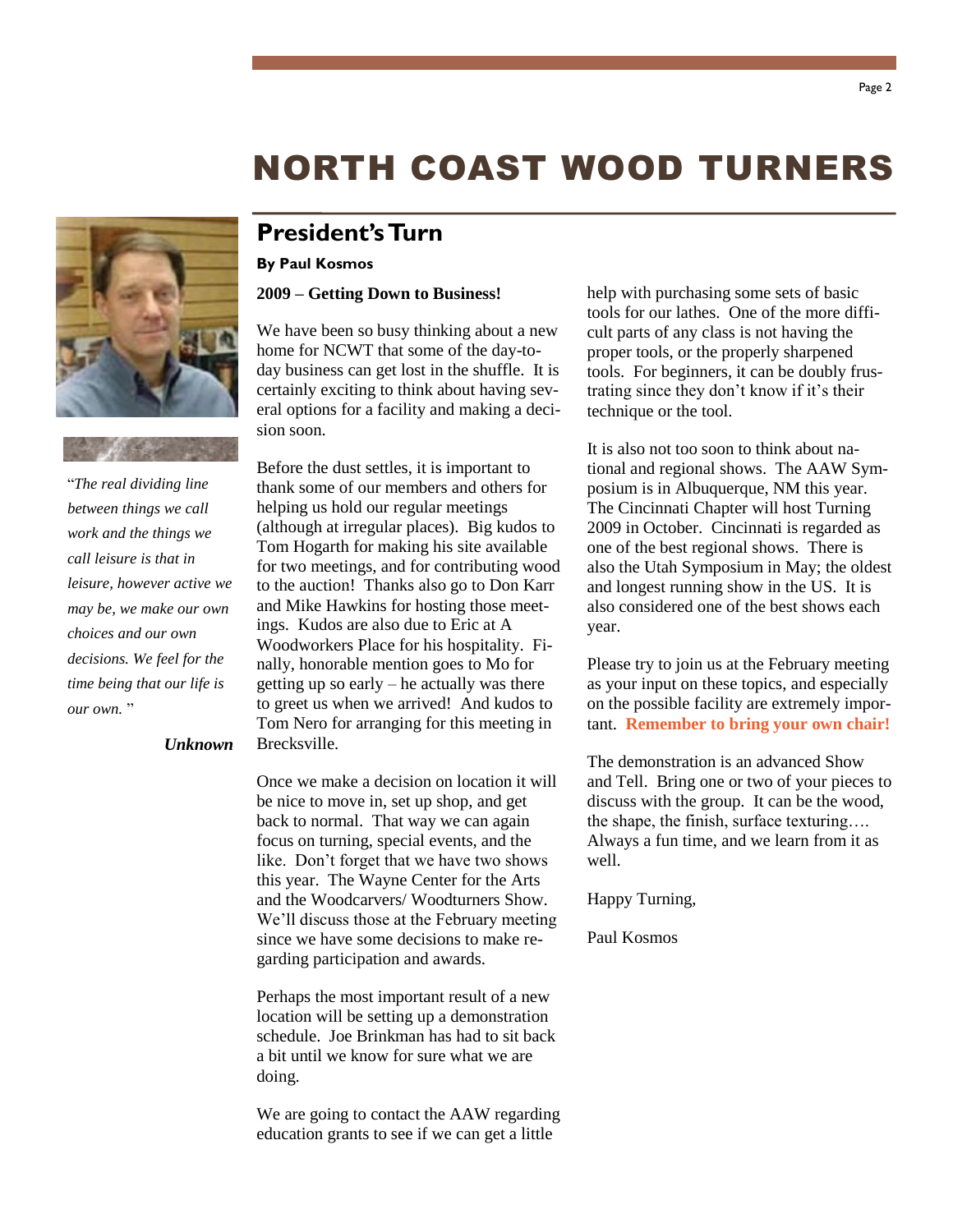# **January Meeting Minutes**

#### **By Donald Wilhelm**

President Paul Kosmos called the meeting to order at 9:30.

This month's meeting is being held at "A Woodworkers Place," 3099 Graham Road, Stow OH 44224. Phone 330-678-3664. Eric Hyde, owner, welcomed all members and described his operation. Eric offered members a 10% discount on items purchased today.

Visitors were asked to identify themselves. This meeting's visitors were:

- Charles Geers of Cuyahoga Falls
- Teresa Geers of Tallmadge
- Mike Tulloss of Stow
- Paul LaLonde of Avon
- Dave McGhee of Cuyahoga Falls
- Jerry Butcher of Akron
- Don and Richard Kovash of Rootstown
- Terry Alesnick of Stow
- Gwen Rosenberg of Kent

#### **Old/New Business**

Mort Epstein donated 19 copies of his book "Sixty Nine Years of Design at Ninety" to the club. He suggested they could be sold for \$20 each with all proceeds going to the club.

Holden Arboretum is holding a 2009 Arbor Day Show and Sale on April 24 and 25. See the newsletter for more details..

Ron Sieloff discussed the clubs finances. The club has approximately \$9,660 at the end of 2008. There was a net decline of approximately \$990 during last year. There is hope than we can have more raffles this year.

50-50 Raffle. The raffle winner received \$49 and the club got \$49. Unfortunately, we did not get the winner's name.

Tim Reder has started a "museum for woodworking" at "A Woodworkers Place." He requested woodworking books and finished woodworking items for inclusion in this collection. He can be contacted at 300-673- 1572.

Featured demonstrator was Larry McCardel, NCWT member. He demonstrated turning side-grained boxes.

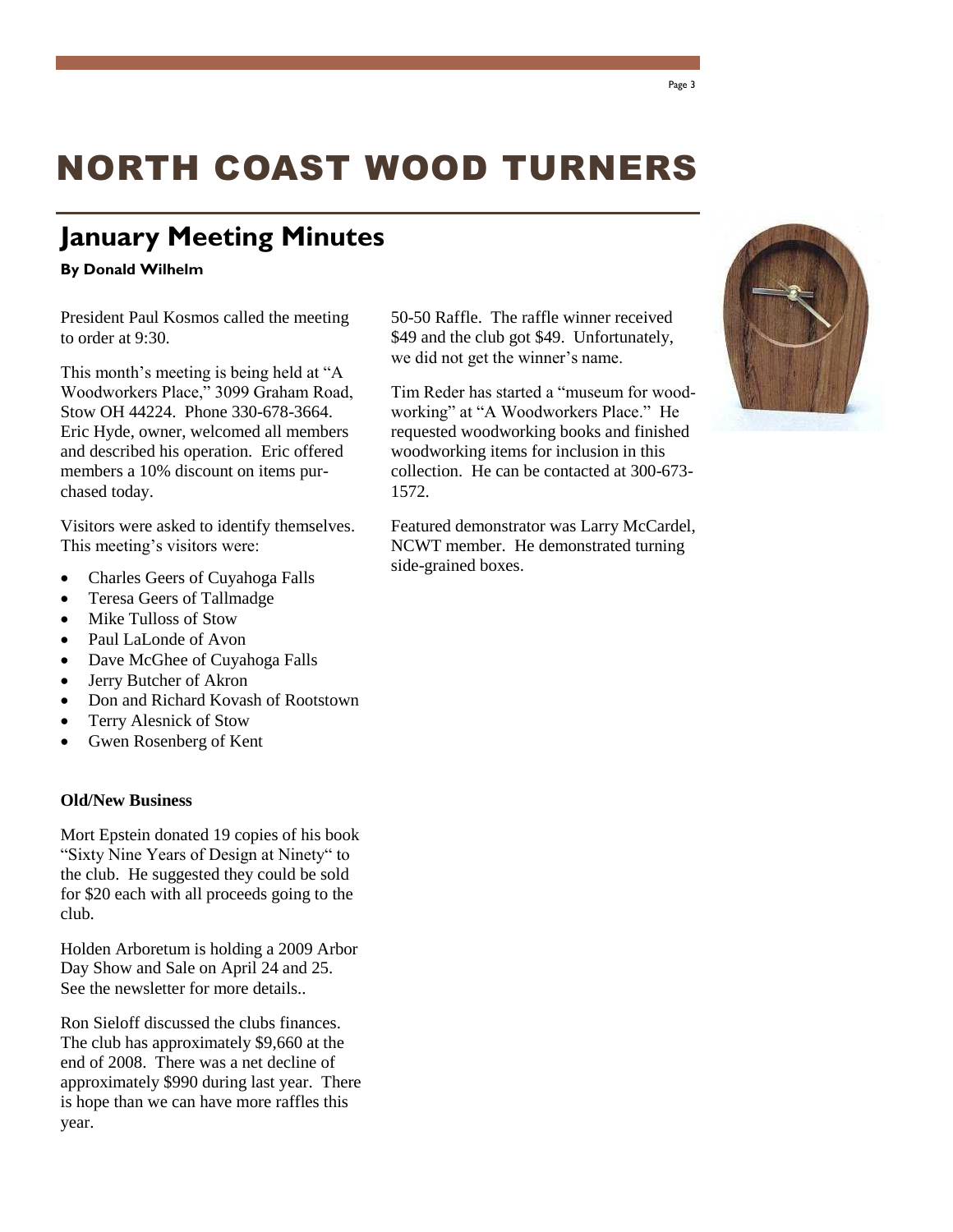# **February Meeting Location**

#### **By Paul Kosmos**

On Friday, Jan 16, the board met in Brecksville to view a possible site for our club and to discuss our needs and those of Brecksville. This was our 2nd meeting and

> it went very well. We will have access to a room for our future club meetings pending a club decision. One result of the meeting is our February meeting will be held at the Brecksville location. This will give members a chance to see the facility, check out the drive, etc. For most members this is no farther than Rocklers, and closer for many.

Please try to make this meeting as we will rely heavily on you for your input when we make a decision regarding our new home.

The meeting will be Saturday, Feb 7, usual time open at 8:30, start at 9:30. Following a

brief meeting we will have a 50-50 raffle to raise donut money since we do not want to cart wood and stuff into their facility (yet). Remember to bring your own chair!!!!!!!!!!!! If you have a folding table you can bring, we could use about 4 tables. Let Joe know if you plan to bring a table so he can stay on top of it.

One important topic will be the Wayne Center for the Arts and the WoodCarvers/ Woodturners Show. The board needs your input as plan which programs to participate in, and to what extent.

The demonstration will be an informal show and tell. Joe Brinkman organized this demo so we could have a meaningful meeting without need for a lathe. Bring one or two of your pieces and be prepared to talk about

them. They can be pieces you really like, unique pieces, pieces that have a particularly nice finish, or pieces that involved an interesting approach to the creation.

Members always enjoy such sessions, we just don't always have time. So this should be perfect.

The meeting will be at Blossom Hill at 4450 Oakes Road in Brecksville. Oakes is located between Brecksville Road (21) and Broadview Road. It is 1.8 miles west of Rt 21, Just West of Barr Road.

From the North: If you exit I-77 at Route 82, you can drive east to Rt21, turn south to Oakes. Or you turn West on 82, and soon you'll see Glenwood Trail on your left. Glenwood is a short street that ends on Oakes. Turn left (east) on Oakes, only a short distance on South side.

From the West or East: Your best route to Rt 82, then as above.

From the South: I-77 to Rt 21 north. You'll pass Miller Road, the parkway, and soon come to Oakes Road.

There is a sign at Oakes Road that says Blossom Hill. The drive is like a big U. Follow it to the back. As soon as you come around the first turn you will see a one story building and a parking lot on the side. Use the side parking, it has lots of room and is close to the door and room.

Look forward to seeing you there. It's pretty exciting.



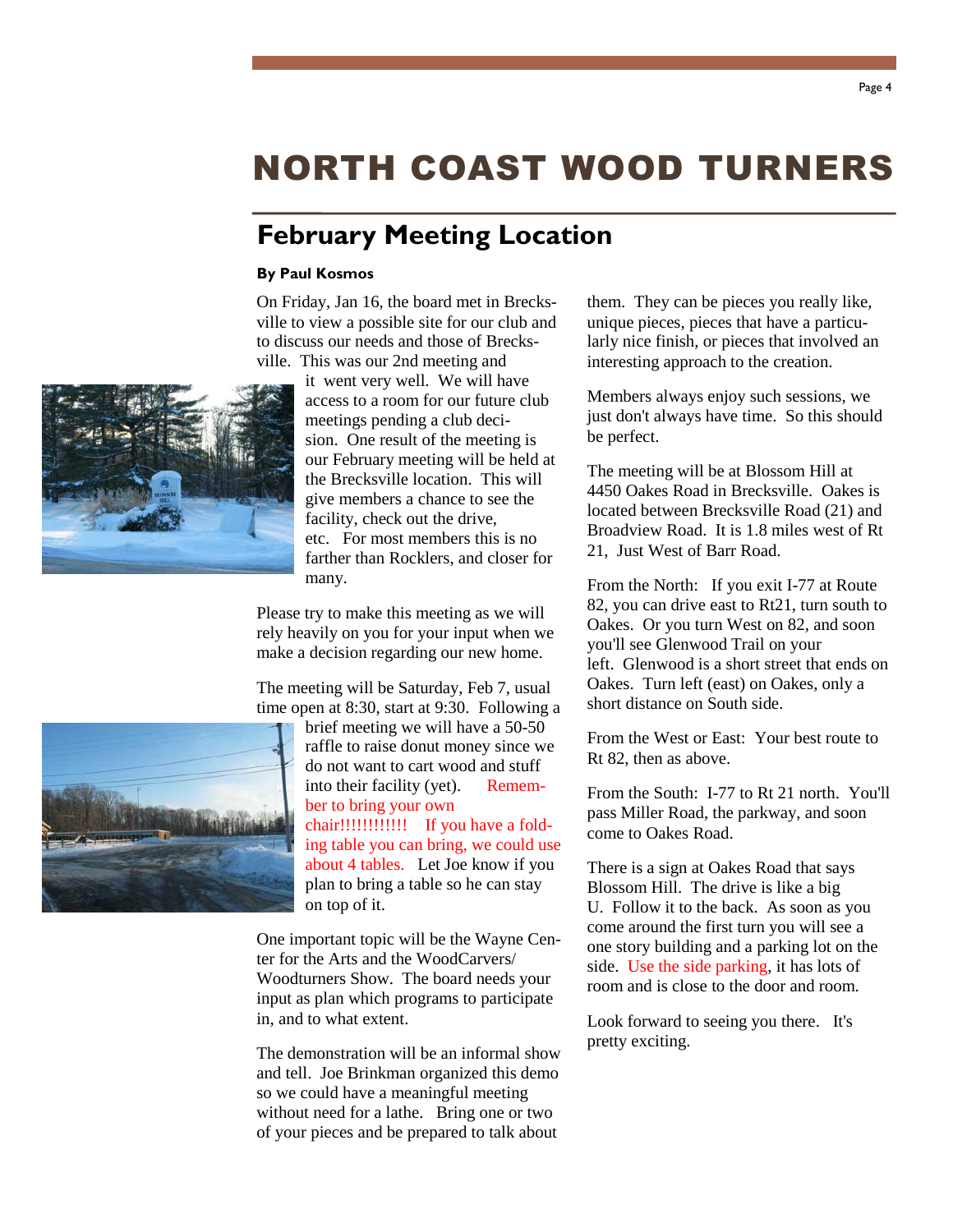# **January Show and Tell**

**Due to the Auction we did not host a Show &Tell in December. The pictures below are from the November meeting.**